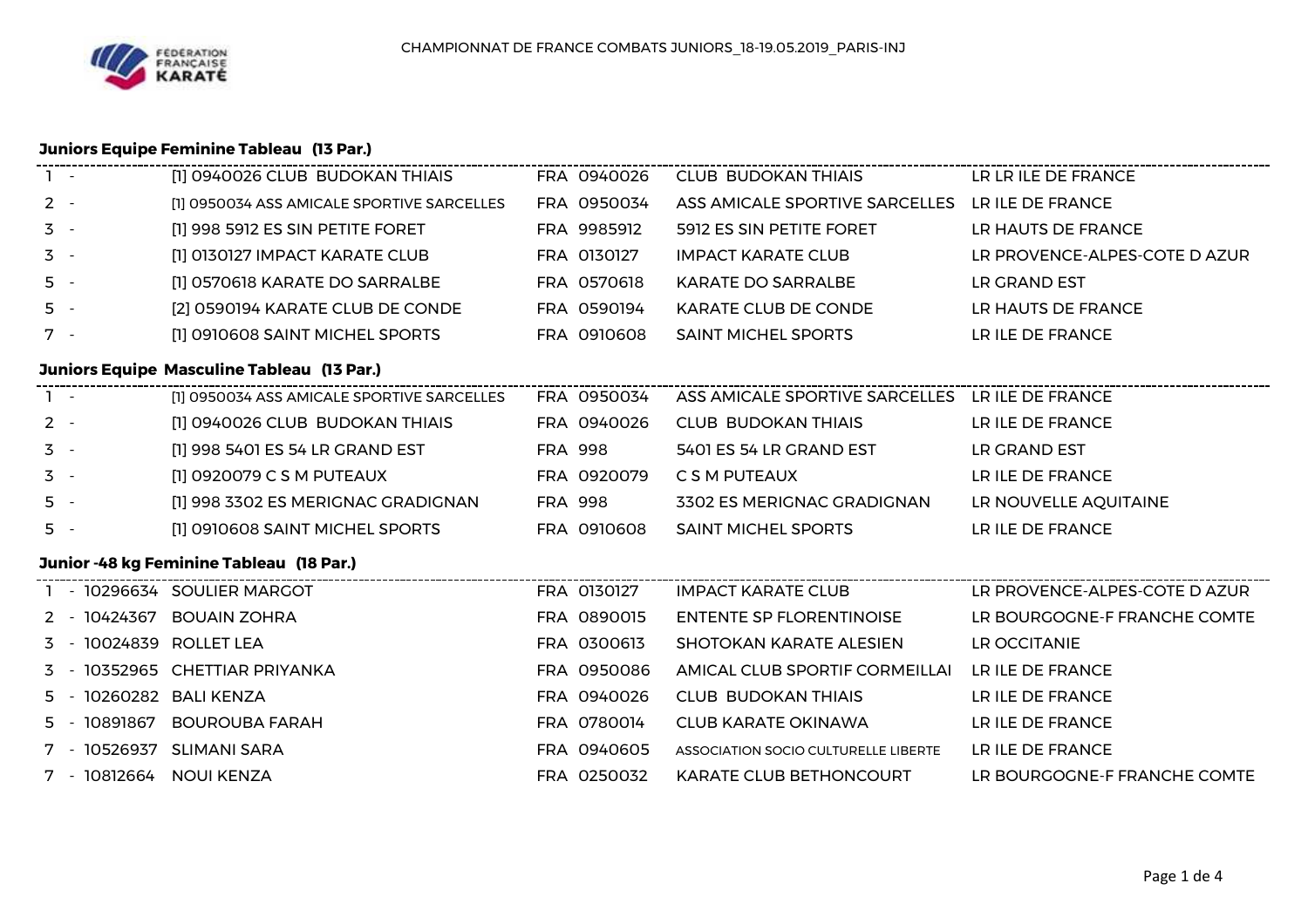

## **Junior -53 kg Feminine Tableau (15 Par.)**

|                         | 1 - 10561546 MARTINETTI MELINA               | FRA 0830733 | AZUR KARATE ACADEMIE SAINTE MAXIME                         | LR PROVENCE-ALPES-COTE D AZUR |
|-------------------------|----------------------------------------------|-------------|------------------------------------------------------------|-------------------------------|
|                         | 2 - 10373369 CHARIF ASSMA                    | FRA 0130900 | SPARTAN KOMBATS SPORTS                                     | LR PROVENCE-ALPES-COTE D AZUR |
|                         | 3 - 10169246 CADUSSEAU INES                  | FRA 0330079 | U S ST CIERS SECTION KARATE                                | LR NOUVELLE AQUITAINE         |
|                         | 3 - 10262047 RACHDI WISSEM                   | FRA 0950034 | ASS AMICALE SPORTIVE SARCELLES                             | LR ILE DE FRANCE              |
|                         | 5 - 10605766 SAADOUN CELIA                   | FRA 0950037 | A D B KTE GARGES                                           | LR ILE DE FRANCE              |
|                         | 5 - 10551211 DE ROSA EMMA                    | FRA 0380676 | KARATE CLUB DE CRAS                                        | LR AUVERGNE-RHONE ALPES       |
|                         | 7 - 10242031 GAULT GAELLANN                  | FRA 0270004 | SAINT MARCEL KARATE                                        | LR NORMANDIE                  |
|                         | 7 - 10386046 COLLIOT MAUD                    | FRA 0360002 | KARATE CLUB ISSOUDUN                                       | LR CENTRE VAL DE LOIRE        |
|                         | Junior -59 kg Feminine Tableau (31 Par.)     |             |                                                            |                               |
|                         | 1 - 10627483 ELISABETH EMMA MARIE            |             | FRA 0940026 CLUB BUDOKAN THIAIS                            | LR ILE DE FRANCE              |
|                         | 2 - 10484563 DARIO MAEVA                     | FRA 0130127 | <b>IMPACT KARATE CLUB</b>                                  | LR PROVENCE-ALPES-COTE D AZUR |
|                         | 3 - 10529852 SOMBE THALYA                    | FRA 0590739 | KARATE CLUB SIN LE NOBLE                                   | LR HAUTS DE FRANCE            |
|                         | 3 - 10242034 FLAMAND NATANAELE               | FRA 0910035 | KARATE CLUB ETIOLLES TIGERY                                | LR ILE DE FRANCE              |
|                         | 5 - 10439327 BARBARIN NATACHA                | FRA 0380676 | KARATE CLUB DE CRAS                                        | LR AUVERGNE-RHONE ALPES       |
|                         | 5 - 10694707 PINGONT NALYN                   | FRA 0590739 | KARATE CLUB SIN LE NOBLE                                   | LR HAUTS DE FRANCE            |
|                         | 7 - 10235426 GARCIA LEANE                    | FRA 0770616 | C K S EN PAYS CRECOIS                                      | LR ILE DE FRANCE              |
|                         | 7 - 10340894 WINCKEL CINDY                   | FRA 0570608 | M J C LA PEPINIERE DE YUTZ                                 | LR GRAND EST                  |
|                         | Junior 59 et + kg Feminine Tableau (32 Par.) |             |                                                            |                               |
|                         | 1 - 10200965 MARMOT MELINDA                  |             | FRA 0950034 ASS AMICALE SPORTIVE SARCELLES LRILE DE FRANCE |                               |
|                         | 2 - 10287163 ZAMETO JENNIFER                 | FRA 0640005 | SPORT ATHLETIQUE MAULEONAIS                                | LR NOUVELLE AQUITAINE         |
|                         | 3 - 10272760 ZUCKER FANNY                    | FRA 0540018 | <b>COS VILLERS KARATE</b>                                  | LR GRAND EST                  |
|                         | 3 - 10288549 OUADAHI WASSILA                 | FRA 0590194 | KARATE CLUB DE CONDE                                       | LR HAUTS DE FRANCE            |
|                         | 5 - 10316432 JOAQUIM AXELLE                  | FRA 0930704 | RED STAR CLUB MONTREUILLOIS                                | LR ILE DE FRANCE              |
| 5 - 10286600 ABID INES  |                                              | FRA 0130127 | IMPACT KARATE CLUB                                         | LR PROVENCE-ALPES-COTE D AZUR |
|                         | 7 - 10307243 ZAOUJAL CHAIMAE                 | FRA 0450037 | BUDOKAN KARATE ORLEANS                                     | LR CENTRE VAL DE LOIRE        |
| 7 - 10461622 NASRI MONA |                                              | FRA 0950037 | A D B KTE GARGES                                           | LR ILE DE FRANCE              |
|                         |                                              |             |                                                            |                               |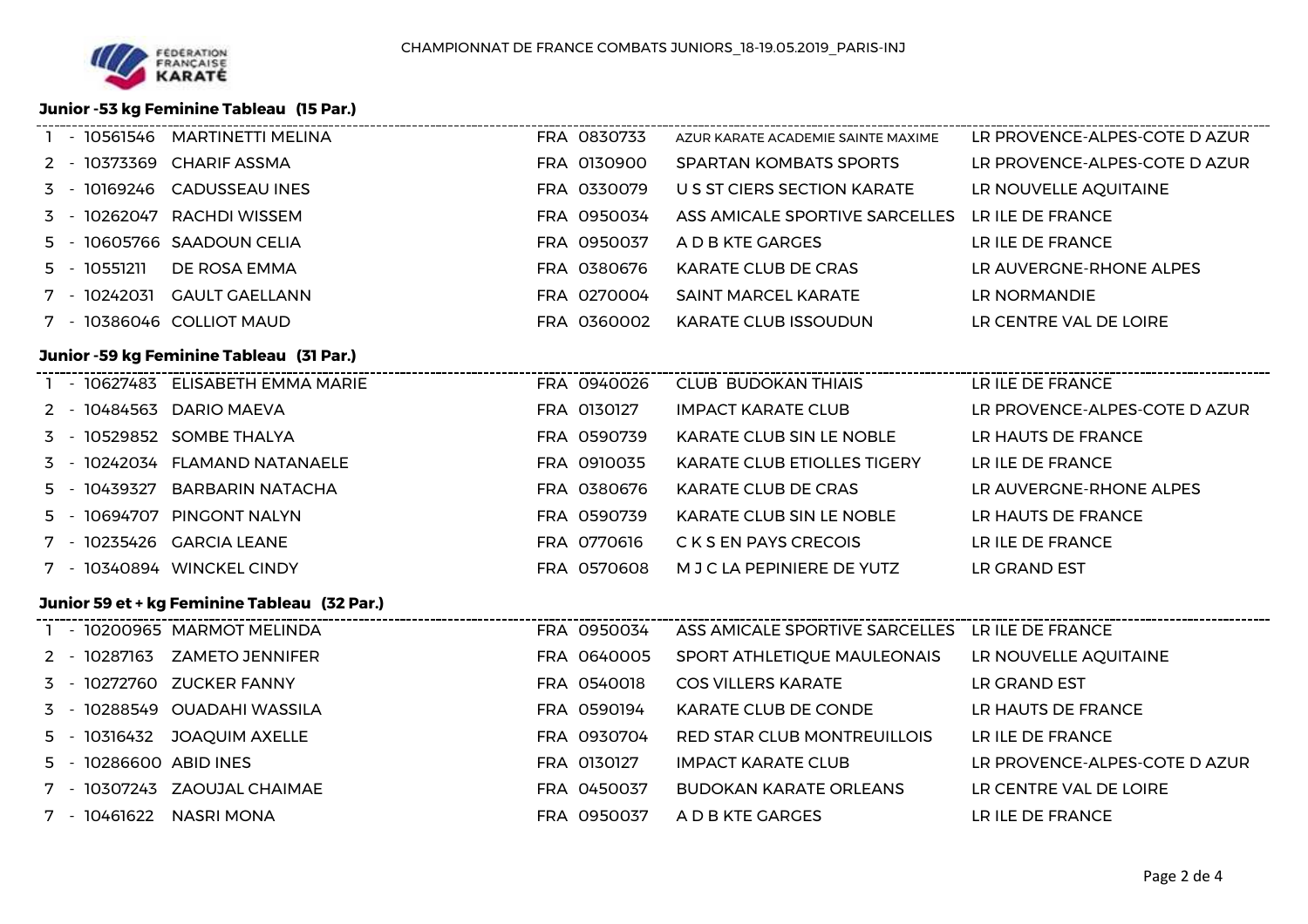

## **Junior -55 kg Masculin Tableau (34 Par.)**

|                          | - 10356736 LECERF NINO                   | FRA 0590194 | KARATE CLUB DE CONDE                           | LR HAUTS DE FRANCE            |
|--------------------------|------------------------------------------|-------------|------------------------------------------------|-------------------------------|
|                          | 2 - 10687405 MEZIANE RAYYAN              | FRA 0920079 | C S M PUTEAUX And A Service Services           | LR ILE DE FRANCE              |
|                          | 3 - 10251786 ABDOUL ODIOT RAYAN          | FRA 0950034 | ASS AMICALE SPORTIVE SARCELLES LRILE DE FRANCE |                               |
|                          | 3 - 10641728 BARBIER ROBIN               | FRA 0350030 | BUDO 35                                        | LR BRETAGNE                   |
|                          | 5 - 10333459 BEGUE MELVIN                | FRA 0450030 | K C DE BEAUNE LA ROLANDE                       | LR CENTRE VAL DE LOIRE        |
|                          | 5 - 10984873 DANGLARD BASTIEN            | FRA 0890015 | <b>ENTENTE SP FLORENTINOISE</b>                | LR BOURGOGNE-FRANCHE COMTE    |
| 7 - 10416517             | MEDDAH NASSIM                            | FRA 0590034 | <b>ASPTT LILLE</b>                             | LR HAUTS DE FRANCE            |
| 7 - 10377650 IBILI WALID |                                          | FRA 0950034 | ASS AMICALE SPORTIVE SARCELLES LRILE DE FRANCE |                               |
|                          |                                          |             |                                                |                               |
|                          | Junior -61 kg Masculin Tableau (50 Par.) |             |                                                |                               |
| 1 - 10466423 CARI RYAN   |                                          | FRA 0910006 | KARATE CLUB D'ATHIS MONS                       | LR ILE DE FRANCE              |
|                          | 2 - 10193306 DEGLAIRE GABRIEL            | FRA 0830775 | COBRA KAI COMBAT 83                            | LR PROVENCE-ALPES-COTE D AZUR |
|                          | 3 - 10864368 OUDOUD MOULAY               | FRA 0590194 | KARATE CLUB DE CONDE                           | LR HAUTS DE FRANCE            |
|                          | 3 - 10301063 ZAAJ HICHAM                 | FRA 0590034 | <b>ASPTT LILLE</b>                             | LR HAUTS DE FRANCE            |
|                          | 5 - 10280883 DUGUET SIMON                | FRA 0330079 | U S ST CIERS SECTION KARATE                    | LR NOUVELLE AQUITAINE         |
|                          | 5 - 10375487 MERCIER BRIAC               | FRA 0720008 | SAMOURAI 2000                                  | LR PAYS DE LA LOIRE           |
|                          | 7 - 10427669 MENSOURI SAMI               | FRA 0940026 | <b>CLUB BUDOKAN THIAIS</b>                     | LR ILE DE FRANCE              |
|                          | 7 - 10451705 EVANGELISTI AYMERIC         | FRA 0540062 | KARATE DO LONGWY                               | LR GRAND EST                  |

## **Junior -68 kg Masculin Tableau (40 Par.)**

|              | - 10393269 MARTINS NUNES ALEXANDRE | FRA 0910608 | <b>SAINT MICHEL SPORTS</b>     | LR ILE DE FRANCE              |
|--------------|------------------------------------|-------------|--------------------------------|-------------------------------|
| 2 - 10315262 | <b>MARQUES ADRIEN</b>              | FRA 0910608 | <b>SAINT MICHEL SPORTS</b>     | LR ILE DE FRANCE              |
| 3 - 10112552 | <b>BOUQUIN STAN</b>                | FRA 0130704 | FULL KARATE ACADEMIE           | LR PROVENCE-ALPES-COTE D AZUR |
| 3 - 10518980 | <b>MIQUEL ROMAIN</b>               | FRA 0850006 | ECOLE LUCONNAISE DE KARATE     | LR PAYS DE LA LOIRE           |
| 5 - 10279610 | CITAREL OSCAR                      | FRA 0440034 | KARATE TAI PORNICHETIN         | LR PAYS DE LA LOIRE           |
| 5 - 10278910 | EL GUENDOUZI OUSSAMA               | FRA 0950034 | ASS AMICALE SPORTIVE SARCELLES | LR ILE DE FRANCE              |
| 7 - 10275694 | <b>BOUARICH NABIL</b>              | FRA 0930080 | KCVO                           | LR ILE DE FRANCE              |
| 7 - 10247937 | LAVAUD PIERRE                      | FRA 0190006 | BUDOKAI KARATE CLUB DE BRIVE   | <b>LIMOUSIN</b>               |